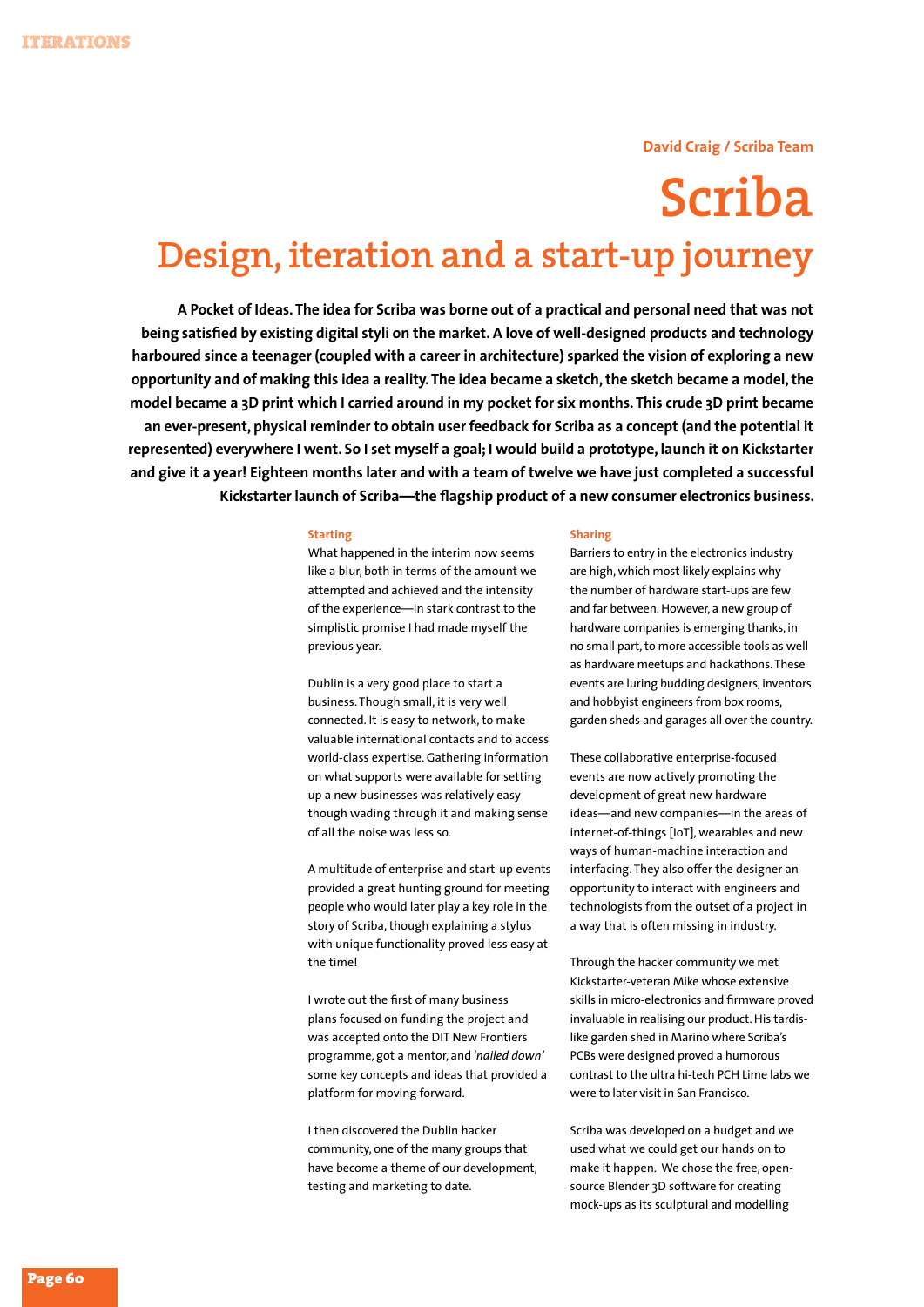tools were the most appropriate for this type of design. Though unashamedly hard to pick up, Blender incorporates an extensive international community of enthusiasts across multiple creative disciplines that includes artists, designers, scientists, students, VFX experts, animators and game developers. Without Blender and the support of this community we would not have been able to constantly tweak, test and refine the design as we gained greater understanding of the ergonomic and physical requirements of this product.

## **Designing**

We recognised at an early stage the importance of the fact that we were designing a product for people, and we kept that insight at the forefront of all our operations.

We wanted to make a stylus that was comfortable to use, and so, rather than just reinventing the pen, we took a step back and examined the hand—how we hold things and how we physically interact with objects and interfaces. Scriba developed in response to the natural movements of the hand, capturing the intuitive, physical gestures that are inherent in using such tools. Scriba is not merely a digital equivalent of a traditional pen. In a digital environment, the design of such a tool is no longer constrained by the need to contain ink or pencil lead and so there is a greater opportunity to design around the user's experience instead.

Maintaining simplicity was important for many reasons, including cost. Getting rid of complexity in the user experience, by removing the buttons for instance, was crucial in making something that even a child could understand and use. We designed Scriba to be truly intuitive. Our unique *"squeeze-motion"* technology captures the natural hand movements of drawing, and engages the user in a way that maximises the benefits of digital design.

The opportunity of adding functionality to this new form opened up a range of possibilities that led to a set of novel features, that in turn became Scriba's USPs. This was one of our Eureka moments. What makes Scriba unique is the highly-responsive squeeze motion. It changes the way the user interacts with their mobile device when compared to



the motion involved with a button-controlled stylus. Scriba's squeeze-motion can be programmed to provide instant access to a whole range of tablet-based, creative software functions without changing settings or having to fumble with options.

## **Testing**

We are not a large corporation with a limitless R&D budget, but that doesn't mean that we can't and shouldn't test, test, test! *'Getting it right'* is still crucially important. An object as tactile and personal as a stylus really needs to be tested as a physical prototype. Viewing digital designs on a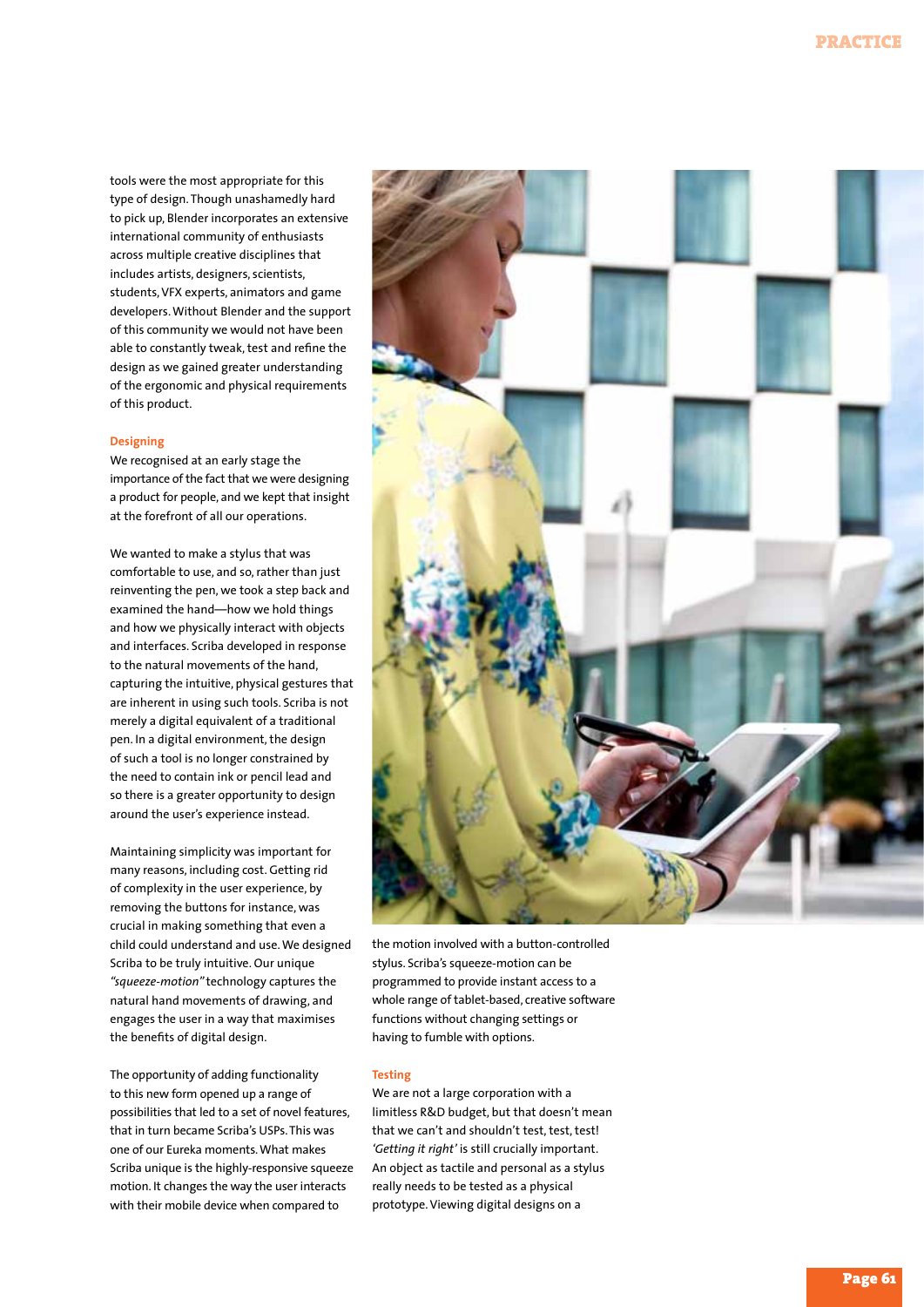

computer screen is not enough. How it feels really matters and that's why we didn't want to leave anything to chance.

Access to relatively cheap 3D printing combined with twenty years of experience in modelling complex 3D geometries proved an enormous advantage and enabled us to quickly mock up, test, evaluate and refine the nuances of the design and to evolve it with real efficiency.

We have made over 100 3D-printed prototypes. These have been produced to iteratively test all aspects of the design including ergonomics, weight, integration with electronic components and manufacturability—all at low cost and using in-house skills and equipment.

We did not, however, have instant access to the expertise required to overcome many of the significant roadblocks we met along the way. So, if we needed a clearer understanding of complex datasheets or a steady hand to solder intricate components, Dublin's community of hackers and tinkerers at TOG [http://www.tog.ie]\* were always on hand to provide the expertise that enabled us to progress. We are very grateful to them for their input and support.

## **Supporting**

A big boost to the development of our project and the company as a whole, was being accepted on to the DIT-Enterprise Ireland Hothouse New Frontiers programme. It meant giving up the day job, but sometimes you have to take a leap and commit to something that you believe in. That decision is so much easier when you have the support of a mentoring programme which has continuously challenged and driven us forward. It has also given us a roof over our heads!

Enterprise Ireland's innovation vouchers have enabled us the benefit and support of third level research groups. Tyndall National Institute at University College Cork supported the specification of our microelectronics while the Centre for Industrial Services and Design at Athlone Institute of Technology [AIT] are assisting with the Design for Manufacture [DFM] process including 3D CAD surface modelling. For the budding designer this type of research support can be crucial for testing the practicalities in developing a new product.

## **Researching**

An early concept proposal was tabled with possible end users and became the starting point for discussing and identifying their requirements. Early input from these individuals helped shape and define a problem. What we learned during these conversations highlighted beyond anything the need to remain close, listen to and observe users and to be broad-minded in interpreting their actions. These people became stakeholders and a key source of innovative input.

Their many suggestions for additional functionality were a great temptation! It is very easy to become a victim of 'feature creep'. However, we strive to remain close to our core values of user experience and design rather than technological embellishment.

Twitter became our tool of choice for market research as it allowed us to conduct international research with our target markets and within our budget (free). Many stylus users are connected to each other through online communities and social media. We made contact with and took advice from over 600 designers, illustrators, architects, artists and general tablet device users who we have returned to on a number

*\*[TOG is a hackerspace based in the centre of Dublin, Ireland. It is a shared space where members have a place to be creative and work on their projects in an environment that is both inspiring and supportive of both new and old technologies. http://www.tog.ie]*